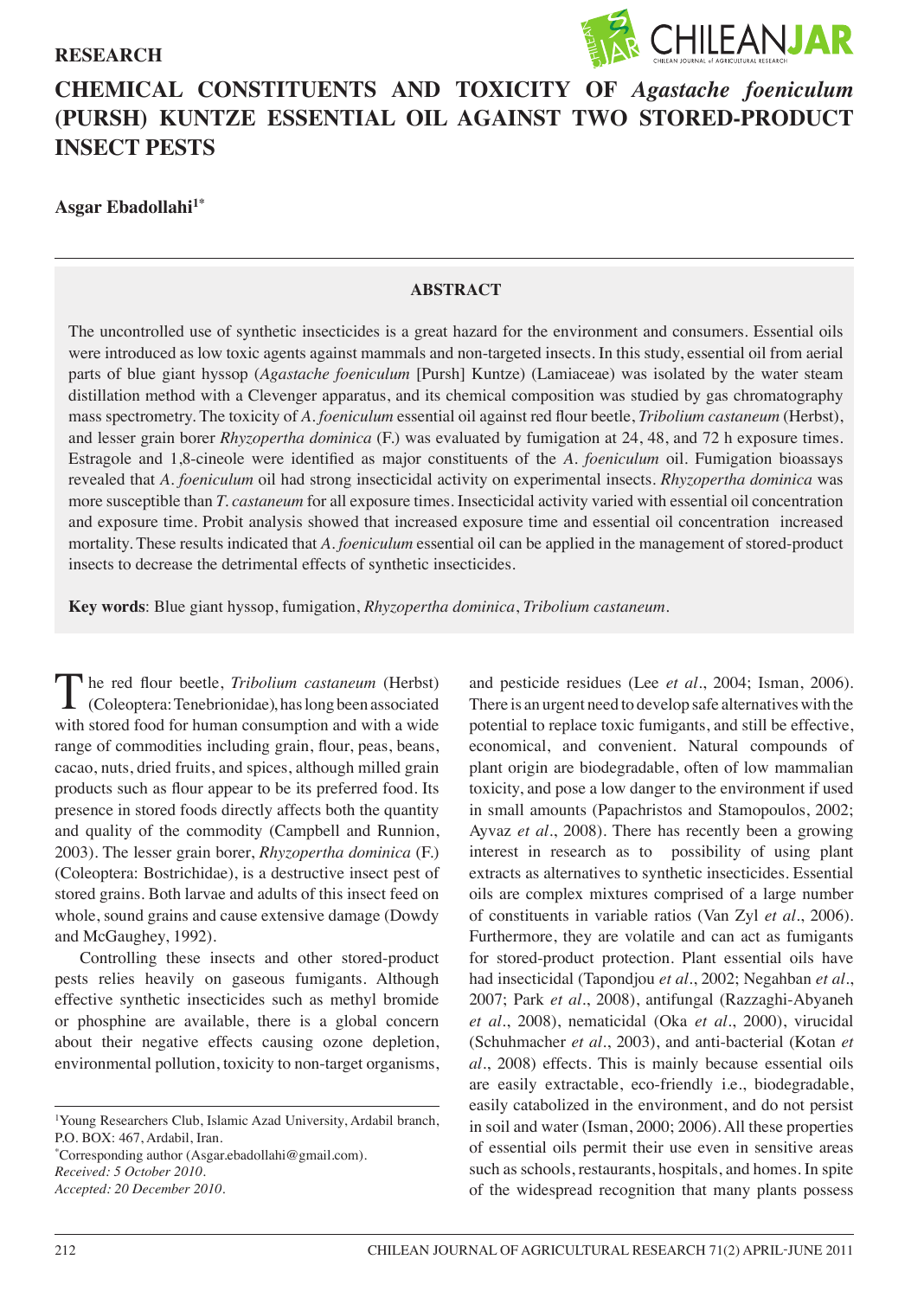insecticidal properties, only a handful of pest control products directly obtained from plants are used because the commercialization of new botanicals can be hindered by a number of issues (Isman, 1997).

Blue giant hyssop, *Agastache foeniculum* (Pursh) Kuntze, is a species of perennial plant of the mint family (Lamiaceae). It is native to the southwestern and eastern US and central Asia. This flowering plant is very attractive to bees and butterflies and commonly used as garnish for fruit salads, iced tea, desserts, and anise-flavored spices. This species is a candidate for large-scale, domestic cultivation as an aromatic plant with a wide variation in essential oil composition and content (Ayers and Widrlechner, 1994). The *Agastache* genus has received considerable attention for its variation in essential oil content and composition (Charles *et al*., 1991).

This paper describes a laboratory study carried out to assess the potential of essential oil as an insecticide. This study investigates fumigant toxicity of the essential oil from aerial parts of *A. foeniculum* against *T. castaneum* and *R. dominica* under laboratory conditions.

## **MATERIALS AND METHODS**

**Plant material, extraction, and analysis of essential oil**  Aerial parts from 1.5 cm from the top of *A. foeniculum* were collected at flowering stage from plants grown on the experimental farm of the Department of Horticulture, University of Urmia, Urmia, Iran. This material was air-dried in the shade at room temperature (26 to 28 °C) for 14 d. The essential oil was isolated from dried plant samples by hydrodistillation with a Clevengertype apparatus. Extraction conditions were: 50 g of airdried sample, 1:10 plant material/water volume ratio, 4-h distillation. Anhydrous sodium sulfate was employed to remove water after extraction. Extracted oils were stored in a refrigerator at 4 ºC.

The constituents of *A. foeniculum* essential oil were analyzed by gas chromatography mass spectrometry (GC-MS) (Thermo-UFM, Italy). The GC-MS conditions were as follows: capillary column pH-5 (10 m  $\times$  0.1 mm, film thickness 0.4  $\mu$ m); helium as carrier gas (0.5 mL min<sup>-1</sup>); oven temperature program initially at 60 °C rising to 285 °C; and injector and detector temperatures of 280 °C. The identification of individual compounds was based on the comparison of their relative retention index with those of original samples on a capillary column (Davies, 1990).

## **Insects**

*Tribolium castaneum* was bred in glass containers (1 L) containing wheat (*Triticum aestivum* L.) flour. The mouth of the containers was covered with a fine mesh cloth for ventilation and to prevent the beetles from escaping.

*Rhyzopertha dominica* was bred on whole-wheat in similar containers. Cultures were maintained in an incubator at 27  $\pm$  2 °C and 60  $\pm$  5% RH in the dark. Parent adults were obtained from laboratory stock cultures maintained at the Entomology Department, University of Urmia, Iran. Adult insects, 1 to 7 d old, were used for fumigant toxicity tests. All experimental procedures were carried out under the same environmental conditions as the cultures.

#### **Fumigant bioassay**

The fumigant bioassays were conducted as described by Negahban *et al*. (2007) with only slight modifications. Concentrations of 10 to 48  $\mu$ L L<sup>-1</sup> and 4 to 32  $\mu$ L L<sup>-1</sup> of the oil were used for *T. castaneum* and *R. dominica*, respectively. Each concentration was dissolved in 200  $\mu$ L acetone (solvent) and applied to filter paper strips  $(4 \times 5 \text{ cm}, \text{Whatman N}^{\circ} \text{ 1}),$  which were air-dried for 2 min. Treated filter papers were placed at the bottom of 1-L glass jars. Twenty insect adults were placed in small plastic tubes (3.5 cm diameter and 5 cm height) with open ends covered with cloth mesh. Tubes were hung at the geometrical centre of the glass jars and then sealed with air-tight lids. Thus, there was no direct contact between the oil and the insects. In the control jars, only acetone was applied on the filter papers. Jars were kept in the incubator and mortality was determined after 24, 48, and 72 h after exposure began. Each experiment was replicated three times for each concentration. Insects were considered dead when no leg or antennal movements were observed.

#### **Statistical analysis**

Mortality percentages were calculated by the Abbott correction formula for natural mortality in the untreated control (Abbott, 1925). To equalize variances, insect mortality percentages were transformed by the squared root of the arcsin. Experiments were arranged in a completely randomized design and data were analyzed by ANOVA. Lethal concentration  $(LC_{50}$  and  $LC_{95})$  was estimated by probit analysis whereas lethal time  $(LT_{50}$  and  $LT_{95})$  values were obtained with SPSS software (SPSS, 2001). The means were separated by the Tukey test at the 5% level.

## **RESULTS AND DISCUSSION**

Chemical analysis of the essential oil determined that estragole (94.003%) and 1,8-cineole (3.334%) were the predominant components (Table 1). *Agastache foeniculum* oil revealed a strong toxicity against the insects. A 50% lethal concentration for *T. castaneum* and *R. dominica* at 24 h exposure time were 22 and  $14 \mu L L^{-1}$ , respectively. *Rhyzopertha dominica* was most susceptible and *T. castaneum* was most tolerant for all exposure times (Table 2A).  $LT_{50}$  values (the time needed to kill 50% of the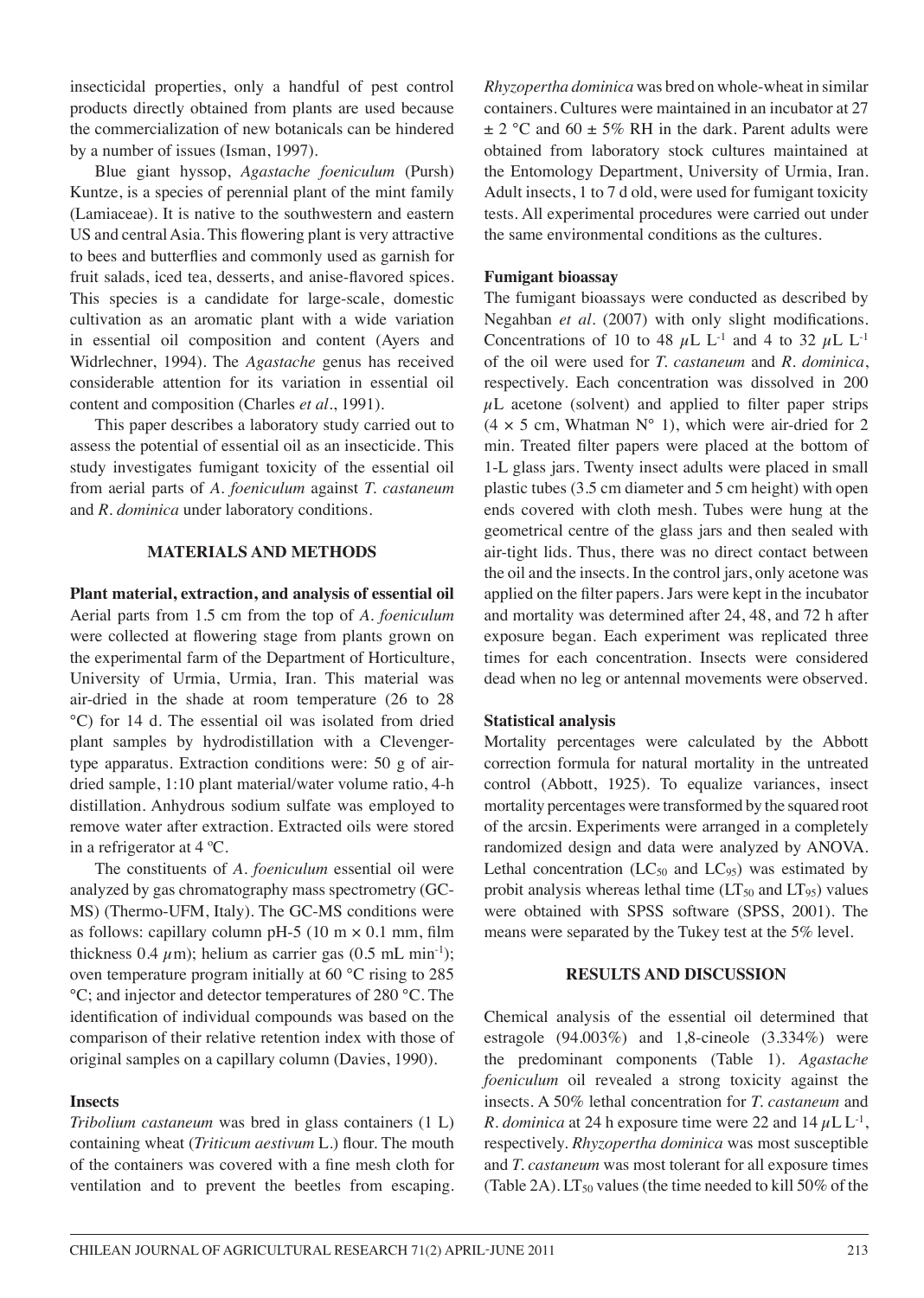| Table 1. Major chemical constituents of blue giant hyssop |  |  |  |
|-----------------------------------------------------------|--|--|--|
| (Agastache foeniculum) essential oil and its relative     |  |  |  |
| proportions.                                              |  |  |  |

| <b>Component</b>    | <b>Retention</b><br>index | Percentage<br>$(\%)$ |  |
|---------------------|---------------------------|----------------------|--|
| $1-Octen-3-0$       | 977                       | 0.461                |  |
| 3-Octanone          | 985                       | 0.407                |  |
| 1,8-Cineole         | 1058                      | 3.334                |  |
| Octen-3-yl-acetate  | 1108                      | 0.386                |  |
| Estragole           | 1200                      | 94.003               |  |
| $\alpha$ -Copaene   | 1375                      | 0.029                |  |
| $\beta$ -Boarbonene | 1386                      | 0.084                |  |
| E-Caryophyllene     | 1418                      | 0.058                |  |
| Germacrene D        | 1485                      | 0.430                |  |
| Bicyclogermacrene   | 1500                      | 0.020                |  |
| Spathulenol         | 1570                      | 0.039                |  |
| β-Eudesmol          | 1650                      | 0.015                |  |
| Total               |                           | 99.266               |  |

population) were 12.47 h for *T*. *castaneum* and 10.05 h for *R. dominica* at the highest concentrations  $(42 \mu L L^{-1}$  for *T*. *castaneum* and  $32 \mu L L^{-1}$  for *R. dominica*) (Table 2B). The susceptibility of both insects increased with exposure time and concentration, and  $LC_{50}$  values decreased within 72 h (Table 2 and Figure 1). On the other hand, the increased susceptibility of the two insects was associated with the increase of the different oil concentrations and exposure time. For example, *T. castaneum* showed  $LC_{50} = 22 \mu L L^{-1}$ 24 h after fumigation, and this value decreased to 13  $\mu$ L  $L^{-1}$  within 72 h.

The most promising botanical groups are Meliaceae, Rutaceae, Asteraceae, Annonaceae, Lamiaceae (e.g. *A. foeniculum*), Aristolochiaceae, and Malvaceae (Regnault-Roger, 1997). Purple giant hyssop, *Agastache rugosa* (Fisch. & C.A. Mey.) Kuntze, essential oil has been evaluated for insecticidal and nematicidal activity (Kim *et al*., 2003; Choi *et al*., 2007), and *A. foeniculum* essential oil indicated strong fumigant toxicity against *T. castaneum* and *R. dominica* in the present study. These insects are from different insect families, thus confirming the wide toxicity range of this essence.

The effect of many essential oils used as insecticides to protect against *T*. *castaneum* and *R*. *dominica* infestation has been studied, and these beetles have shown susceptibility to some plant-derived chemicals. Experiments have shown that *T. castaneum* is more tolerant than *R. dominica*. Sahaf *et al*. (2007) studied fumigant toxicity of *Carum copticum* C.B. Clarke (Apiaceae) essential oil against *Sitophilus oryzae* (L.) (Curculionidae) and *T. castaneum* observing that *S. oryzae*   $(LC_{50} = 0.91 \mu L L^{-1})$  was significantly more susceptible than *T. castaneum* (LC<sub>50</sub> = 33.14  $\mu$ L L<sup>-1</sup>). Chaubey (2007) investigated insecticidal activity of *Trachyspermum ammi*  (L.) Sprague ex Turrill (Apiaceae), *Anethum graveolens*  L. (Apiaceae), and *Nigella sativa* L. (Ranunculaceae) essential oils against *T. castaneum*. The death of *T. castaneum* adults was caused by fumigation with these essential oils. Fumigant toxicity of *Vitex pseudonegundo* (Hausskn.) Hand.-Mazz. (Lamiaceae) essential oil against *T. castaneum* and *S. oryzae* was evaluated by Sahaf *et al.* (2008). They demonstrated that *S. oryzae* (LC<sub>50</sub> = 31.96  $\mu$ L L<sup>-1</sup>) was more susceptible than *T. castaneum* 

Table 2. Result of probit analysis to calculate LC<sub>50</sub>, LC<sub>95</sub> (A), and LT<sub>50</sub>, LT<sub>95</sub> (B) values. LT values and their corresponding **information were calculated at the highest concentrations (42**  $\mu$ **L L<sup>-1</sup> for** *Tribolium castaneum* **and 32**  $\mu$ **L L<sup>-1</sup> for** *Rhyzopertha dominica***).**

| <b>Insects</b><br>A | <b>Time</b> | $LC_{50}$ | $LC_{95}$       | $\chi^2$ [df = 3] | $\boldsymbol{P}$ | <b>Intercept</b> | 10           |
|---------------------|-------------|-----------|-----------------|-------------------|------------------|------------------|--------------|
|                     | $\mathbf h$ |           | $-\mu L L^{-1}$ |                   |                  |                  |              |
| T. castaneum        | 24          | 22.24     | 129.93          | 1.32 <sup>a</sup> | 0.72             | 3.89             | 2.15         |
|                     | 48          | 18.86     | 119.46          | 0.17 <sup>a</sup> | 0.98             | 3.62             | 2.05         |
|                     | 72          | 12.81     | 68.12           | 1.29 <sup>a</sup> | 0.73             | 3.51             | 2.27         |
| R. dominica         | 24          | 14.17     | 166.01          | 6.63 <sup>b</sup> | 0.09             | 4.77             | 1.54         |
|                     | 48          | 9.62      | 163.79          | 1.94 <sup>a</sup> | 0.59             | 4.31             | 1.34         |
|                     | 72          | 6.24      | 82.36           | 1.77 <sup>a</sup> | 0.92             | 4.17             | 1.46         |
| B<br><b>Insects</b> | $LT_{50}$   |           | $LT_{95}$       | $\chi^2$ [df = 1] | $\boldsymbol{P}$ | <b>Intercept</b> | <b>Slope</b> |
|                     |             | h         |                 |                   |                  |                  |              |
| T. castaneum        | 12.47       |           | 48.66           | 2.34 <sup>b</sup> | 0.13             | 1.95             | 2.78         |
| R. dominica         | 10.05       |           | 62.22           | 1.99 <sup>a</sup> | 0.16             | 2.92             | 2.08         |

<sup>a</sup>Since goodness-of-fit Chi square is not significant (P > 0.15), no heterogeneity factor is used.

<sup>b</sup>Since goodness-of-fit Chi square is significant ( $P < 0.15$ ), a heterogeneity factor is used.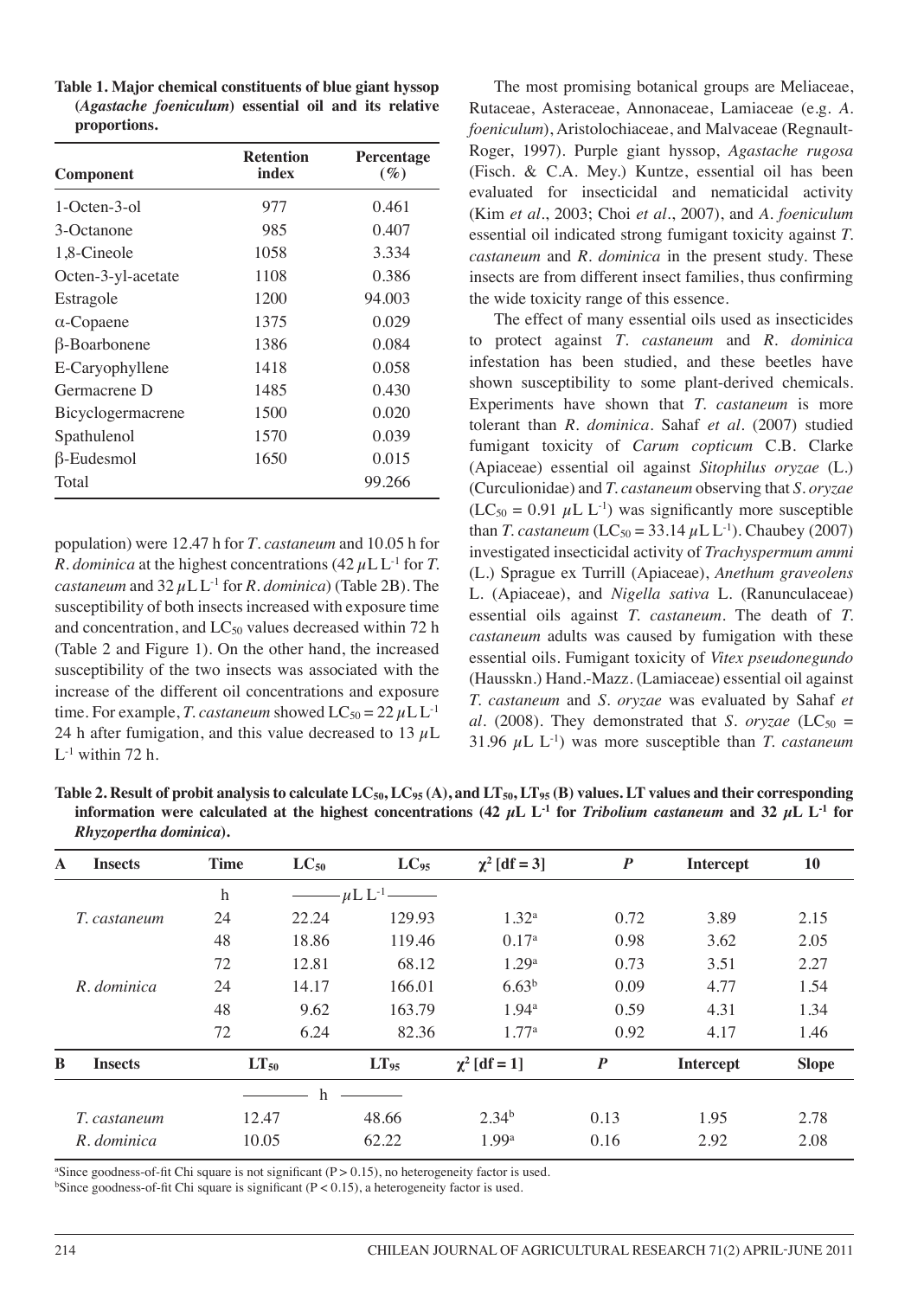

Different letters over columns indicate significant differences according to Tukey test at  $p \le 0.05$ . Columns with the same letter are not significantly different. Vertical bars indicate standard error (±); very small values are not represented.

#### **Figure 1. Mean mortality of** *Rhyzopertha dominica* **and** *Tribolium castaneum* **exposed to different concentrations of**  *Agastache foeniculum* **essential oil.**

 $(LC_{50} = 47.27 \mu L L^{-1})$ . Ogendo *et al.* (2008) found that, except for the more tolerant *T*. *castaneum*,  $LC_{50}$  values for *S. oryzae*, *R. dominica*, *Oryzaephilus surinamensis* (L.) (Silvanidae), and *Callosobruchus chinensis* (L.) (Bruchidae) adults ranged from 0.20 to 14 mL L-1, 0.01 to 17 mL  $L^{-1}$ , and 0.80 to 23 mL  $L^{-1}$  air 24 h after treatment with *Ocimum gratissimum* L. (Lamiaceae) essential oil, eugenol, and b-(Z)-ocimene, respectively. In the other experiment, it was found that *Lavandula stoechas* L. (Lamiaceae) essential oil had insecticidal effects on *Lasioderma serricorne* (F.) (Anobiidae), *R. dominica*, and *T. castaneum. Lasioderma serricorne*  $(LC_{50} = 3.835 \mu L)$ L-1) was significantly more susceptible than *R. dominica*   $(LC_{50} = 5.66 \mu L L^{-1})$  and *T. castaneum*  $(LC_{50} = 39.685)$ µL L-1) 24 h after treatment (Ebadollahi *et al*., 2010). These findings are similar to the results of this study for sensibility of *T. castaneum* and *R. dominica* to plant essential oils and *T. castaneum* is more tolerant than *R. dominica*.

Previous studies have shown that, in general, the toxicity of plant essential oils against stored-product pests is related to their major components (Isman *et al*., 2001; Tapondjou *et al*., 2002; Singh *et al*., 2003). Estragole (= methyl chavicol) is a major constituent of *A. foeniculum* essential oil (Charles *et al*., 1991; Mazza and Kiehn, 1992), fact which was confirmed in this study. Lopez *et al*. (2008) reported estragole as an example of toxic fumigant compounds in *Coriandrum sativum* L. (Apiaceae), *Carum carvi* L. (Apiaceae), and *Ocimum basilicum* L. (Lamiaceae) essential oils that are active against insect pests. Another major constituent of *A. foeniculum* oil, 1,8-cineole, is reported as a toxic agent against some insect pests (Tripathi *et al*., 2001; Yang *et al*., 2004; Kordali *et al*., 2006; Stamopoulos *et al*., 2007).

## **CONCLUSIONS**

According to the results obtained from the current study and previous studies, it can be suggested that *A. foeniculum* essential oil, or probably its components, can be used to control stored-product insect pests. If costeffective commercial problems are solved, essential oils obtained from plants can be used as part of integrated pest management strategies. Therefore, large quantities of plant material must be processed to obtain sufficient quantities of essential oils for commercial-scale tests, situation which also requires breeding these plants in great quantities.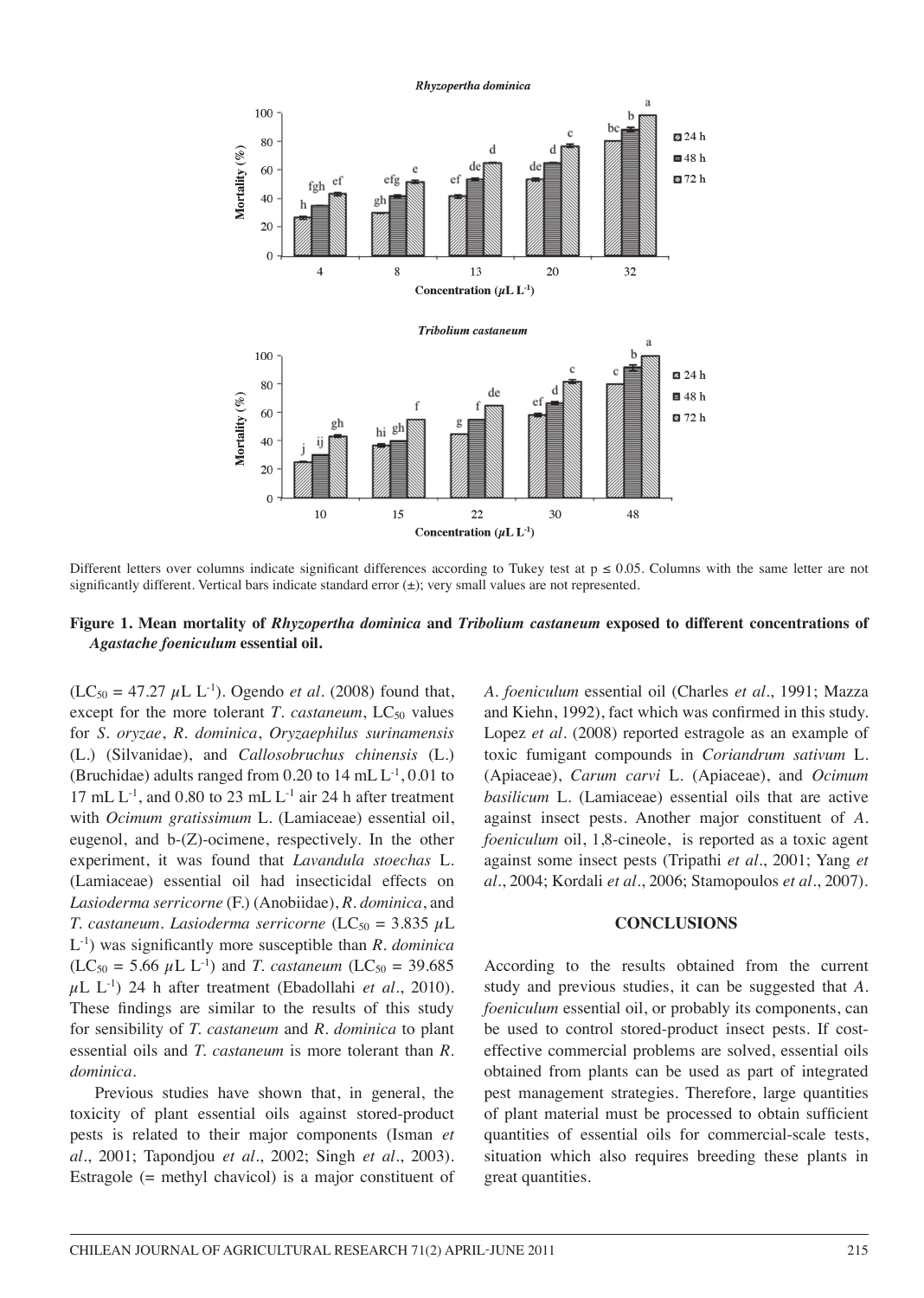#### **ACKNOWLEDGEMENTS**

I would like to thank M.H. Safaralizadeh, A.A. Pourmirza, H.J. Golizadeh, and S.A. Gheibi for their excellent technical support during the experimental work. I am also grateful for the valuable comments provided by an anonymous reviewer.

## **RESUMEN**

**Componentes químicos y toxicidad del aceite esencial de** *Agastache foeniculum* **(Pursh) Kuntze contra dos plagas de insectos de productos almacenados.** El uso incontrolado de los insecticidas sintéticos causa gran peligro para el medio ambiente y los consumidores. Los aceites esenciales se presentan como agentes tóxicos leves contra mamíferos e insectos no objetivo. En el presente estudio, el aceite esencial de las partes aéreas del hisopo gigante azul (*Agastache Foeniculum* [Pursh] Kuntze) (Lamiaceae) se aisló por el método de destilación al vapor de agua, utilizando un aparato de Clevenger y se estudió su composición química mediante cromatografía de gases y espectrometría de masas. La toxicidad del aceite esencial de *A. foeniculum* se evaluó por métodos de fumigación a las 24, 48 y 72 h contra el escarabajo rojo de la harina (*Tribolium castaneum* (Herbst)) y el barrenador menor de granos (*Rhyzopertha dominica* (F.)). El estragol y 1,8-cineole se detectaron como componentes principales en el aceite *A. foeniculum*. Los bioensayos revelaron que el aceite de *A. foeniculum* tuvo una fuerte actividad insecticida sobre los insectos experimentales. *R. dominica* fue más susceptible que *T. castaneum* en todos los tiempos. La actividad insecticida varió con las concentraciones de aceite esencial y los tiempos de exposición. El análisis Probit mostró que la mortalidad aumenta con el incremento del tiempo de exposición y la concentración del aceite esencial. Estos resultados indican que el aceite esencial del *A. foeniculum* podría ser aplicable al manejo de insectos de productos almacenados con el fin de disminuir los efectos perjudiciales de la utilización de insecticidas sintéticos.

**Palabras clave:** hisopo gigante azul, fumigación, *Rhyzopertha dominica*, *Tribolium castaneum*.

# **LITERATURE CITED**

- Abbott, W.S. 1925. A method for computing the effectiveness of an insecticide. Journal of Economic Entomology 18:265-267.
- Ayers, G.S., and M.P. Widrlechner. 1994. The genus *Agastache* as bee forage: a historical perspective. American Bee Journal 134:341-348.
- Ayvaz, A., S. Albayrak, and S. Karaborklu. 2008. Gamma radiation sensitivity of the eggs, larvae and pupae of Indian meal moth *Plodia interpunctella* (Hübner) (Lepidoptera: Pyralidae). Pest Management Science 64:505-512.
- Campbell, J.F., and C. Runnion. 2003. Patch exploitation by female red flour beetles, *Tribolium castaneum*. Journal of Insect Science 3(20):1-8.
- Charles, D.J., J.E. Simon, and M.P. Widrlechner. 1991. Characterization of essential oil of *Agastache* species. Journal of Agricultural and Food Chemistry 39:1946- 1949.
- Chaubey, M.K. 2007. Insecticidal activity of *Trachyspermum ammi* (Umbelliferae), *Anethum graveolens* (Umbelliferae) and *Nigella sativa* (Ranunculaceae) essential oils against stored-product beetle *Tribolium castaneum* Herbst (Coleoptera: Tenebrionidae). African Journal of Agricultural Research 2(11):596-600.
- Choi, I.H., J.Y. Park, S.C. Shin, J. Kim, and I.K. Park. 2007. Nematicidal activity of medicinal plant essential oils against the pinewood nematode (*Bursaphelenchus xylophilus*). Applied Entomology and Zoology 42:397-401.
- Davies, N.W. 1990. Gas chromatographic retention indices of monoterpenes of methyl silicones and carbowax 20m phases. Journal of Chromatography 503:1-24.
- Dowdy, A.K., and W.H. McGaughey. 1992. Fluorescent pigments for marking lesser grain borers (Coleoptera: Bostrichidae). Journal of Economic Entomology 85:567-569.
- Ebadollahi, A., M.H. Safaralizadeh, and A.A. Pourmirza. 2010. Fumigant toxicity of *Lavandula stoechas* L. oil against three insect pests attacking stored products. Journal of Plant Protection Research 50:56-60.
- Isman, M.B. 1997. Neem and other botanical insecticides commercialization. Phytoparasitica 25:339-344.
- Isman, M.B. 2000. Plant essential oils for pest and disease management. Crop Protection 19:603-608.
- Isman, M.B. 2006. Botanical insecticides, deterrents, and repellents in modern agriculture and an increasingly regulated world. Annual Review of Entomology 51:45-66.
- Isman, M.B., A.J. Wan, and C.M. Passreiter. 2001. Insecticidal activity of essential oils to the tobacco cutworm, *Spodoptera littura*. Fitoterapia 72:65-68.
- Kim, S.I., J.Y. Roh, D.H. Kim, H.S. Lee, and Y.J. Ahn. 2003. Insecticidal activities of aromatic plant extracts and essential oils against *Sitophilus oryzae* and *Callosobruchus chinensis*. Journal of Stored Products Research 39:293-303.